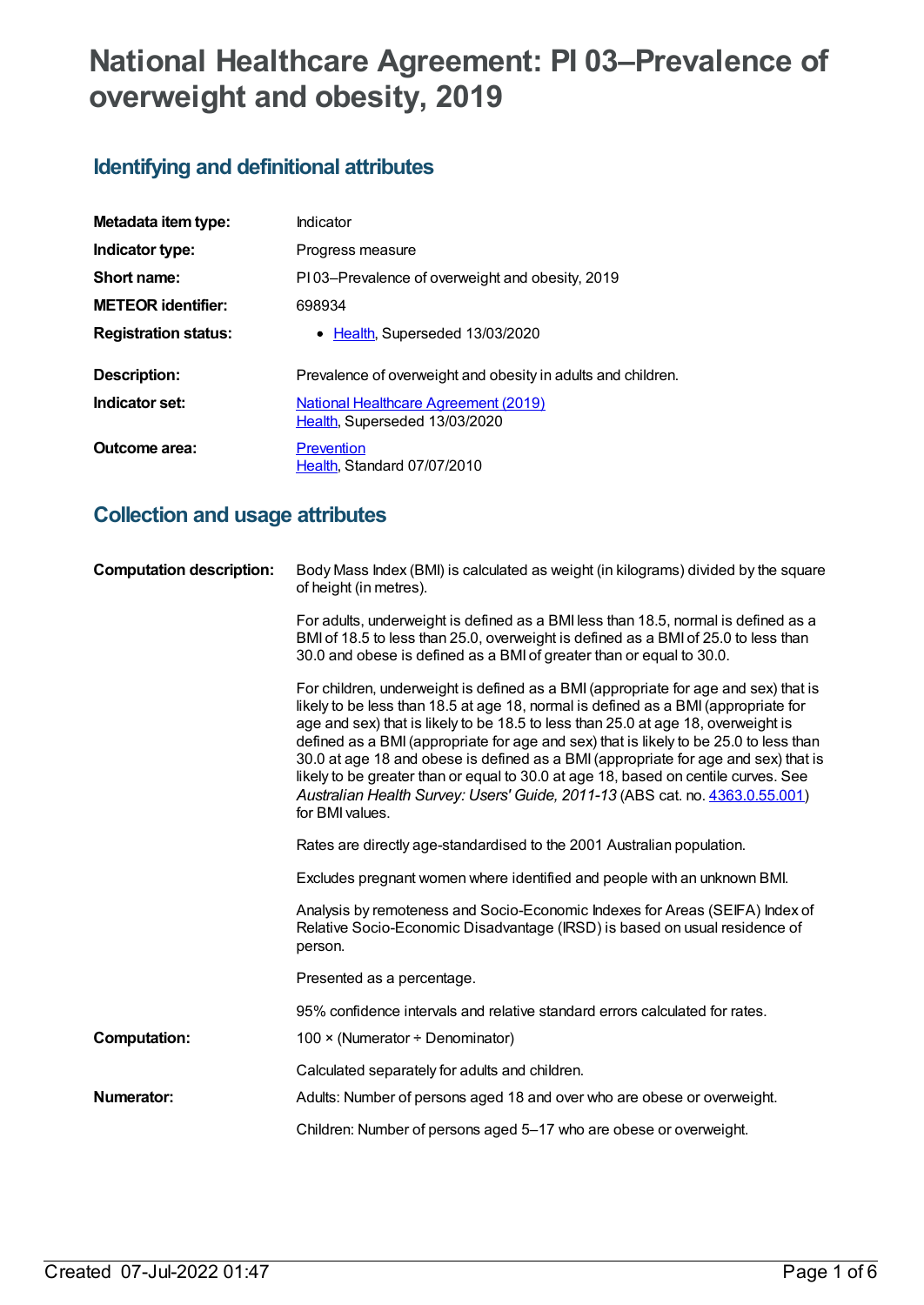#### **Data Element**

Adult—Body Mass Index

**Data Source**

ABS Australian Aboriginal and Torres Strait Islander Health Survey (AATSIHS), 2012-13 (Core [component\)](https://meteor.aihw.gov.au/content/585485)

**Guide for use**

Data source type: Survey

#### **Data Element / Data Set**

**Data Element**

Child—Body Mass Index

**Data Source**

ABS Australian Aboriginal and Torres Strait Islander Health Survey (AATSIHS), 2012-13 (Core [component\)](https://meteor.aihw.gov.au/content/585485)

**Guide for use**

Data source type: Survey

#### **Data Element / Data Set**

**Data Element**

Adult—Body Mass Index

**Data Source**

ABS [2014-15](https://meteor.aihw.gov.au/content/644695) National Health Survey (NHS)

**Guide for use**

Data source type: Survey

#### **Data Element / Data Set**

**Data Element**

Child—Body Mass Index

**Data Source**

ABS [2014-15](https://meteor.aihw.gov.au/content/644695) National Health Survey (NHS)

**Guide for use**

Data source type: Survey

**Denominator:** Adults: Population aged 18 and over

Children: Population aged 5–17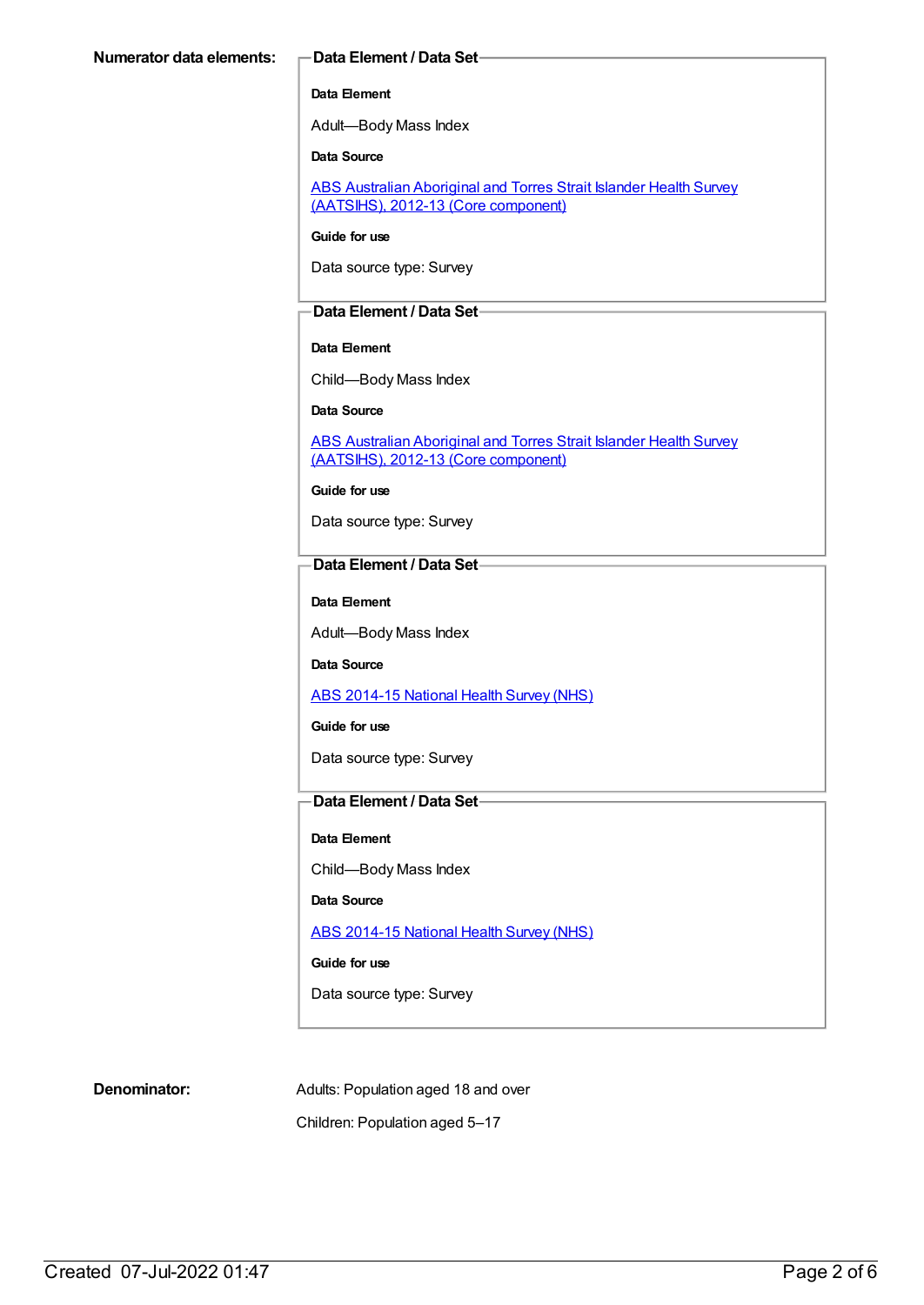| Denominator data                        | Data Element / Data Set-                                                                                                                                                                                                                                                                                                                                                                                                                                                                                                                                                                                            |
|-----------------------------------------|---------------------------------------------------------------------------------------------------------------------------------------------------------------------------------------------------------------------------------------------------------------------------------------------------------------------------------------------------------------------------------------------------------------------------------------------------------------------------------------------------------------------------------------------------------------------------------------------------------------------|
| elements:                               | Data Element                                                                                                                                                                                                                                                                                                                                                                                                                                                                                                                                                                                                        |
|                                         | Person-age                                                                                                                                                                                                                                                                                                                                                                                                                                                                                                                                                                                                          |
|                                         | Data Source                                                                                                                                                                                                                                                                                                                                                                                                                                                                                                                                                                                                         |
|                                         | <b>ABS Australian Aboriginal and Torres Strait Islander Health Survey</b><br>(AATSIHS), 2012-13 (Core component)                                                                                                                                                                                                                                                                                                                                                                                                                                                                                                    |
|                                         | Guide for use                                                                                                                                                                                                                                                                                                                                                                                                                                                                                                                                                                                                       |
|                                         | Data source type: Survey                                                                                                                                                                                                                                                                                                                                                                                                                                                                                                                                                                                            |
|                                         | Data Element / Data Set-                                                                                                                                                                                                                                                                                                                                                                                                                                                                                                                                                                                            |
|                                         | Data Element                                                                                                                                                                                                                                                                                                                                                                                                                                                                                                                                                                                                        |
|                                         | Person-age                                                                                                                                                                                                                                                                                                                                                                                                                                                                                                                                                                                                          |
|                                         | Data Source                                                                                                                                                                                                                                                                                                                                                                                                                                                                                                                                                                                                         |
|                                         | <b>ABS 2014-15 National Health Survey (NHS)</b>                                                                                                                                                                                                                                                                                                                                                                                                                                                                                                                                                                     |
|                                         | Guide for use                                                                                                                                                                                                                                                                                                                                                                                                                                                                                                                                                                                                       |
|                                         | Data source type: Survey                                                                                                                                                                                                                                                                                                                                                                                                                                                                                                                                                                                            |
| Disaggregation:                         | For each of adults and children, state and territory, by:                                                                                                                                                                                                                                                                                                                                                                                                                                                                                                                                                           |
|                                         | • sex by age (adults only)<br>• Indigenous status<br>• remoteness (Australian Statistical Geography Standard (ASGS) Remoteness<br>Structure)<br>• 2011 Socio-Economic Indexes for Areas (SEIFA) Index of Relative Socio-<br>Economic Disadvantage (IRSD) quintiles<br>• BMI category (underweight, normal, overweight, obese)<br>• disability status<br>For adults, nationally, by:<br>• sex by remoteness (ASGS Remoteness Structure)<br>• 2011 SEIFA IRSD deciles<br>• remoteness (ASGS Remoteness Structure) by 2011 SEIFA IRSD deciles.<br>Some disaggregation may result in numbers too small for publication. |
| <b>Disaggregation data</b><br>elements: | Data Element / Data Set-                                                                                                                                                                                                                                                                                                                                                                                                                                                                                                                                                                                            |
|                                         | Data Element                                                                                                                                                                                                                                                                                                                                                                                                                                                                                                                                                                                                        |
|                                         | Person-age                                                                                                                                                                                                                                                                                                                                                                                                                                                                                                                                                                                                          |
|                                         | Data Source                                                                                                                                                                                                                                                                                                                                                                                                                                                                                                                                                                                                         |
|                                         | <b>ABS Australian Aboriginal and Torres Strait Islander Health Survey</b><br>(AATSIHS), 2012-13 (Core component)                                                                                                                                                                                                                                                                                                                                                                                                                                                                                                    |
|                                         | Guide for use                                                                                                                                                                                                                                                                                                                                                                                                                                                                                                                                                                                                       |
|                                         | Data source type: Survey                                                                                                                                                                                                                                                                                                                                                                                                                                                                                                                                                                                            |
|                                         | Data Element / Data Set                                                                                                                                                                                                                                                                                                                                                                                                                                                                                                                                                                                             |
|                                         | Data Element                                                                                                                                                                                                                                                                                                                                                                                                                                                                                                                                                                                                        |
|                                         | Person-area of usual residence                                                                                                                                                                                                                                                                                                                                                                                                                                                                                                                                                                                      |
|                                         | Data Source                                                                                                                                                                                                                                                                                                                                                                                                                                                                                                                                                                                                         |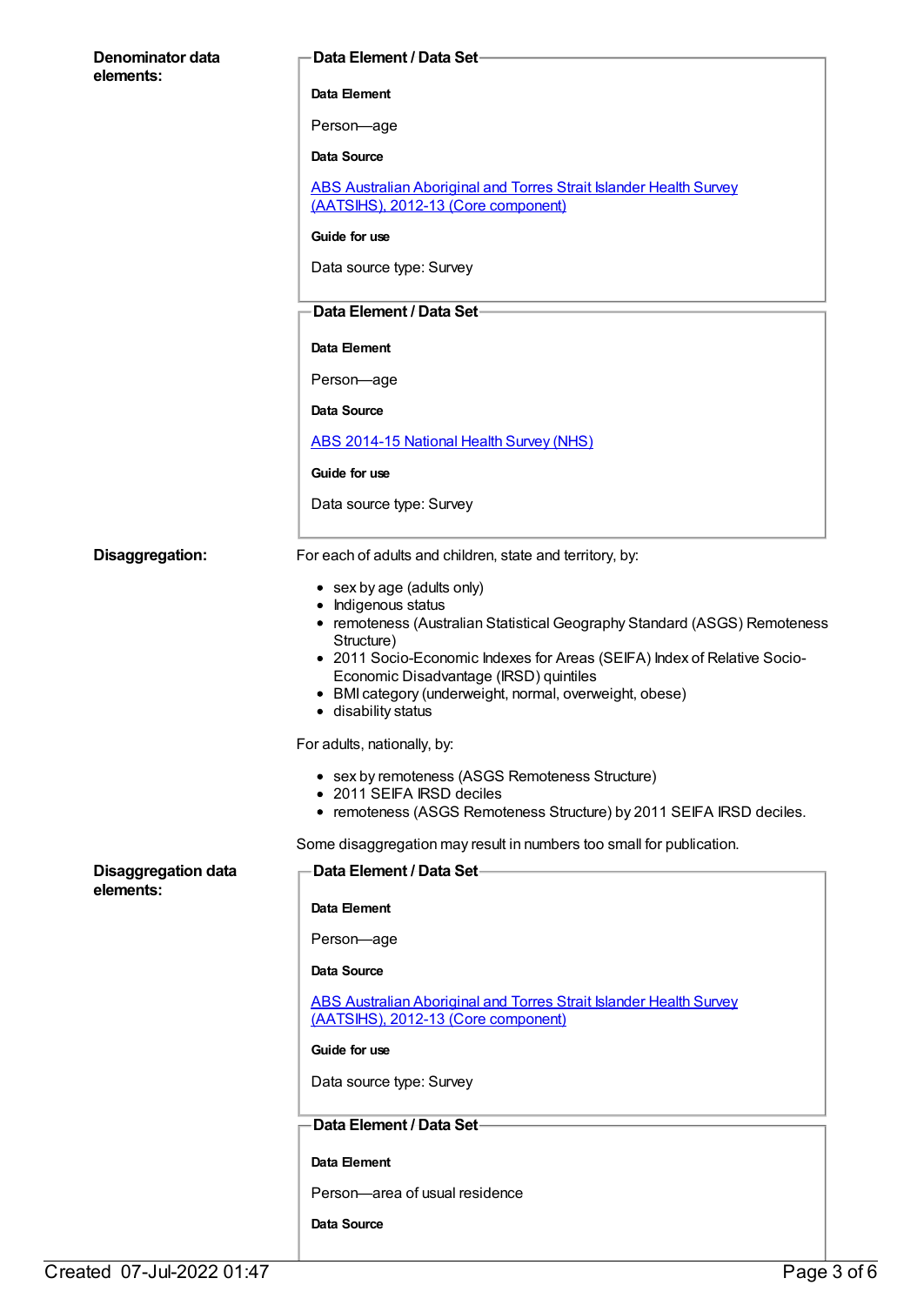#### ABS Australian Aboriginal and Torres Strait Islander Health Survey (AATSIHS), 2012-13 (Core [component\)](https://meteor.aihw.gov.au/content/585485)

#### **Guide for use**

Data source type: Survey Used for disaggregation by state/territory, remoteness and SEIFA of residence

#### **Data Element / Data Set**

#### **Data Element**

Person—age

**Data Source**

ABS [2014-15](https://meteor.aihw.gov.au/content/644695) National Health Survey (NHS)

**Guide for use**

Data source type: Survey

#### **Data Element / Data Set**

#### **Data Element**

Person—area of usual residence

**Data Source**

ABS [2014-15](https://meteor.aihw.gov.au/content/644695) National Health Survey (NHS)

#### **Guide for use**

Data source type: Survey Used for disaggregation by state/territory, remoteness and SEIFA of residence

#### **Data Element / Data Set**

#### **Data Element**

Person—disability status

**Data Source**

ABS [2014-15](https://meteor.aihw.gov.au/content/644695) National Health Survey (NHS)

**Guide for use**

Data source type: Survey

### **Data Element / Data Set**

#### **Data Element**

Person—Indigenous status

**Data Source**

ABS [2014-15](https://meteor.aihw.gov.au/content/644695) National Health Survey (NHS)

**Guide for use**

Data source type: Survey

## **Data Element / Data Set**

**Data Element**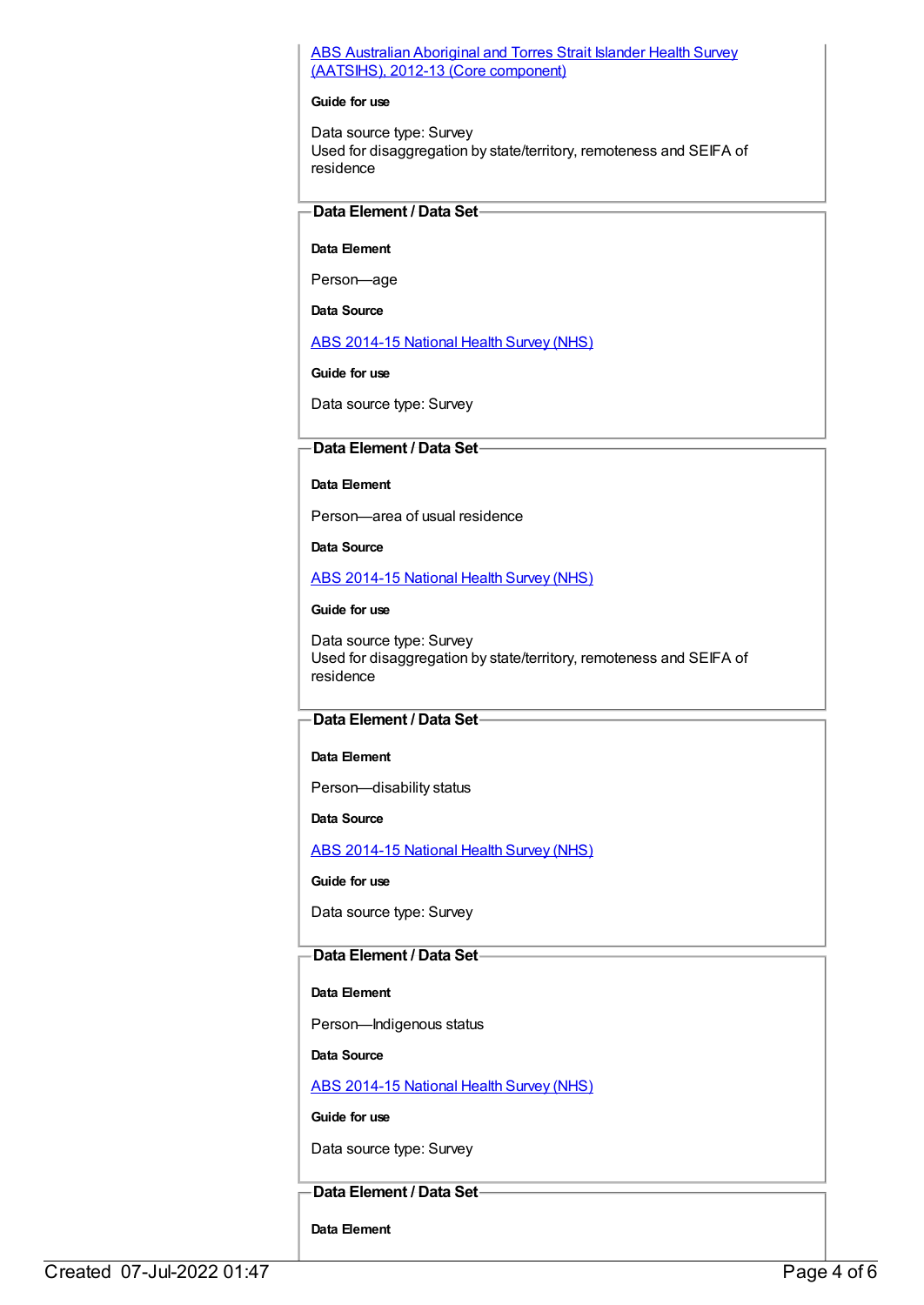|           | Person-sex                                                                                                                                                                          |
|-----------|-------------------------------------------------------------------------------------------------------------------------------------------------------------------------------------|
|           | Data Source                                                                                                                                                                         |
|           | <b>ABS 2014-15 National Health Survey (NHS)</b>                                                                                                                                     |
|           | Guide for use                                                                                                                                                                       |
|           | Data source type: Survey                                                                                                                                                            |
| Comments: | Most recent data available for 2019 National Healthcare Agreement performance<br>reporting: 2014–15 (total population, non-Indigenous: NHS); 2012–13 (Indigenous<br>only: NATSISS). |
|           | NO NEW DATA FOR 2019 REPORTING.                                                                                                                                                     |
|           | 2014–15 data are based on measured height and weight. BMI derived from<br>measured height and weight is preferable to that derived from self-reported height<br>and weight.         |

# **Representational attributes**

| Percentage |
|------------|
| Real       |
| Person     |
| N[NN].N    |
|            |

# **Indicator conceptual framework**

| <b>Framework and</b> | <b>Health behaviours</b>   |
|----------------------|----------------------------|
| dimensions:          |                            |
|                      | <b>Bio-medical factors</b> |

# **Data source attributes**

#### **Data sources: Data Source**

ABS Australian Aboriginal and Torres Strait Islander Health Survey [\(AATSIHS\),](https://meteor.aihw.gov.au/content/585485) 2012-13 (Core component)

**Frequency**

**Data custodian**

Australian Bureau of Statistics

## **Data Source**

ABS [2014-15](https://meteor.aihw.gov.au/content/644695) National Health Survey (NHS)

**Frequency**

Every 3 years

**Data custodian**

Australian Bureau of Statistics

# **Accountability attributes**

| <b>Reporting requirements:</b>                         | National Healthcare Agreement          |
|--------------------------------------------------------|----------------------------------------|
| <b>Organisation responsible</b><br>for providing data: | <b>Australian Bureau of Statistics</b> |